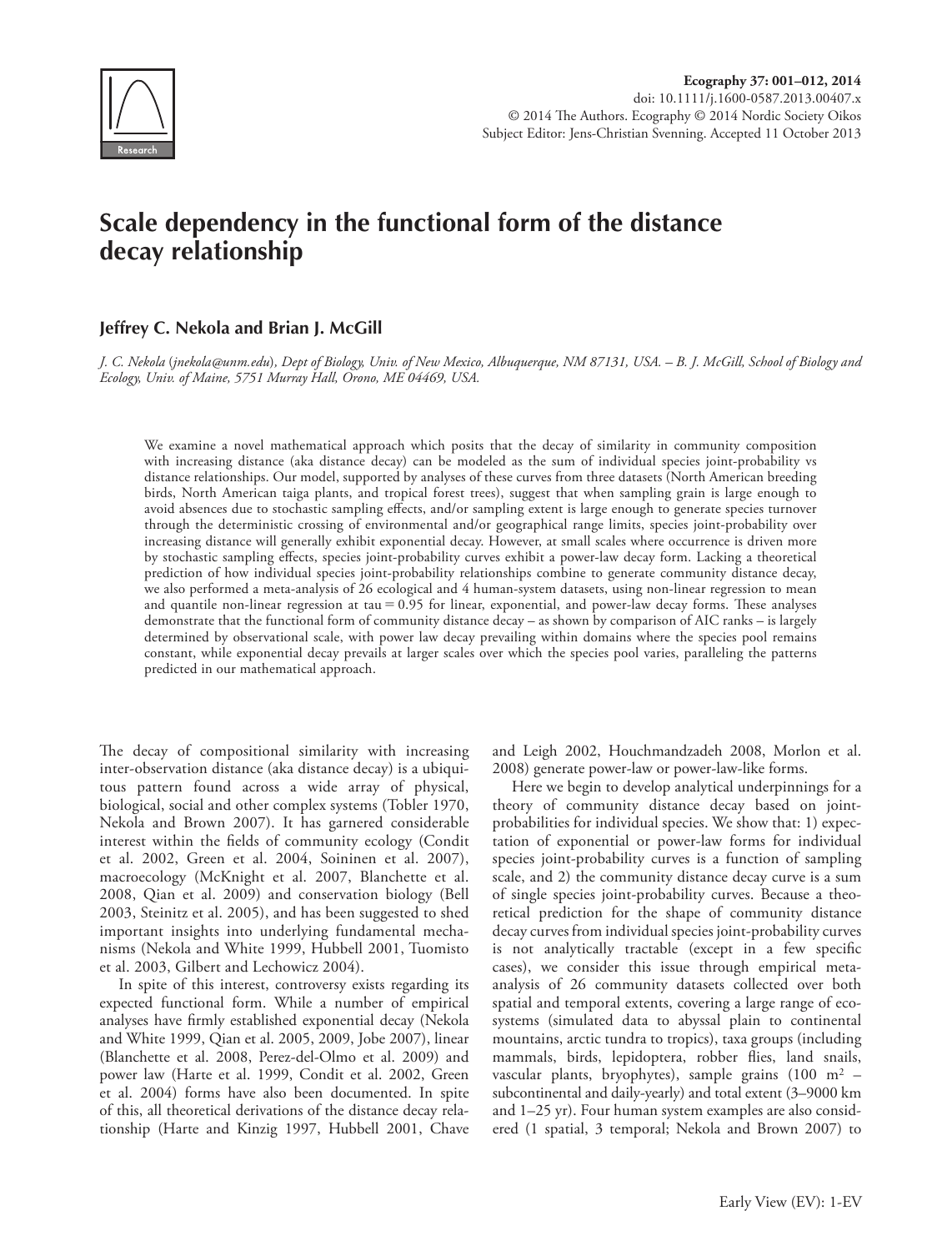identify if general patterns in community distance decay functional forms exist.

## **Individualistic model of distance decay**

#### **Single species distance decay**

We begin with consideration with the decay of jointprobability (Palmer 2005) for a single species/agent/event with increasing inter-observation distance. Specifically, if comparing two plots L and M of the same size A at distance *d* apart (Fig. 1) for species *i*, then:

$$
p_i(d_{LM}) = \text{Prob}\{\text{species } i \text{ present at } M \mid \text{species } i \text{ present at } L\}
$$
\n(1)

or more generally:

$$
p_i(d) = \text{Prob}\{\text{species present at any site distance} \}
$$
  
*d* from a site where species *i* is present} (2)

While this definition has a clear relationship to the occupancy function used by numerous authors (Harte et al. 1999, He and Legendre 2002), in these previous formulations *p* has been a function of the plot area, A, rather than the distance, *d*, from reference plot L. Thus, our approach is the first to explicitly consider spatial structure.

It is clear that under biologically realistic conditions where species have finite ranges,  $p_i(d)$  needs to fit the following criteria: 1)  $p_i(0) = 1$ ; 2)  $p_i(\infty) = 0$ ; 3)  $p_i(d_{AB}) =$  $p_i(d_{BA})$  (i.e. isotropy or direction does not matter); 4)  $p_i(d_1) \geq p_i(d_2)$  if  $d_1 < d_2$  (i.e.  $p_i$  monotonically decreasing); 5)  $p_i(d_1 + d_2) = g(p(d_1), p(d_2))$  for some functional form *g* if  $d_1$  and  $d_2$  are linear and contiguous as shown in Fig. 1 (i.e. decomposability with distance). Note that 1, 2 and 4 combined can be used to show that  $0 \leq p_i(d) \leq 1$  if  $0 \leq d \leq ∞$ .

There are an infinite number of functional forms that fit these criteria. Three that have been commonly used to analyze community distance decay (Nekola and White 1999, Soininen et al. 2007) include the linear  $[p_i(d)] =$  $1 - cd$ ], exponential  $[p_i(d) = \exp(-cd)]$ , and power law  $[p_i(d) = d^{-c}]$ . Additionally, Harte (2011) suggests a logarithmic decay  $[p_i(d) = 1 - c^*log(d)]$  form. All contain a single parameter, *c*, which denotes decay rate. Note that the power law form violates criterion 1, the linear form violates criterion 2, while the logarithmic form violates both. As a result, these functional forms can in practice be used only over limited intervals: [0,  $d_{max}$ ] where  $d_{max} = d$  at which  $p_i(d) = 0$  for the linear, [∈, ∞] for the power law, and [∈, *dmax*] for the logarithmic. While Palmer (2005) calculated *pi* (*d* ) for tropical trees at the La Selva Biological Station in Costa Rica, he did not propose that it take on any particular



Figure 1. Heuristic diagram demonstrating the relationship between sample plots and distances used in the theoretical model.

mathematical form. However, his plot of  $p_i(d)$  across all species and sites appears to demonstrate an exponential trace.

What form should *g* in criterion 5 take? This function describes how  $p_i$  should behave when a long distance  $d$  is decomposed into two smaller distances  $d_1$  and  $d_2$  (where  $d_1 + d_2 = d$  and lie along a straight line; Fig. 1). Clearly it should be commutative and associative. The most obvious, simple forms are  $g(x, y) = x + y$  or  $g(x, y) = x^*y$ . However, the additive form violates criterion 4 [e.g.  $p(6) = p(4 + 2) = p(4)$  $1 + p(2) > p(4)$  but  $p(6) < p(4)$ ] and can easily produce  $p_i > 1$ . The multiplicative form fits well with our intuitive sense of how similarity decays [i.e.  $p_i(d_1 + d_2) = p_i(d_1)^* p_i(d_2)$ ], and is essentially the law of independent probabilistic events [P(A and B) = P(A)\*P(B)]. Note that  $p_i(\vec{d}_1 + \vec{d}_2) = p_i(d_1)p_i(d_2)$  can only be satisified by  $p_i(d) = \exp(cd)$  with criteria 1 and 2, requiring that  $c < 0$ . A negative exponential form for the decay of joint occurrence probability with increasing distance thus conforms well to criteria 1–5.

It is instructive to proceed with a more rigorous examination of the form of *g*. Considering the straight line connecting L to M to N in Fig. 1, via the law of total probability (Karlin and Taylor 1975):

P(present at N|present at L)

= P(present at N|present at M)  
\n
$$
\times
$$
 P(present at M|present at L)  
\n+ P(present at N|NOT present at M)  
\n $\times$  P(NOT present at M| present at L)

or:

$$
p_i(d) = p_i(d_2)p_i(d_1) + X(d_2)(1 - p_i(d_1))
$$
\n(4)

where: *X*(*d*) is the probability of a species being present at one point conditioned on it NOT being present at another point [note this is not simply  $1 - p_i(d)$ ].

More simply:

$$
p_i(d) = p_i(d_1)p_i(d_2) + Y(d_1, d_2)
$$
\n(5)

where  $Y(d_1, d_2)$  = Prob{present at N, absent at M|present at L} or essentially the probability of encountering an 'occurrence hole' (sensu Rapoport 1982, Hurlbert and White 2007) within the range of species *i*.  $Y = 0$  when species *i* is never absent at M if present at L and N. In such cases, we have the multiplicative form for *g* and  $p_i(d) = \exp(-cd)$ . If Y≠0, then *g* is more complex, and  $p_i(d)$  is not a simple exponential.

#### **Community distance decay**

Assuming  $p_i(d)$  is exponential for one species, then what distance decay form should be expected across a community assemblage? As is common in theoretical ecology, we will work with the Sørenson similarity measure due to its tractable mathematics (Plotkin and Muller-Landau 2002, Morlon et al. 2008). Let  $S_{LM}$  be the number of species found in both plots L and M, while  $S_L$  is the number of species found in plot L and similarly for  $S_M$ . We assume approximately  $S = S_L = S_M$ . because systematic changes in richness will lead to bias in parameter estimation (Jobe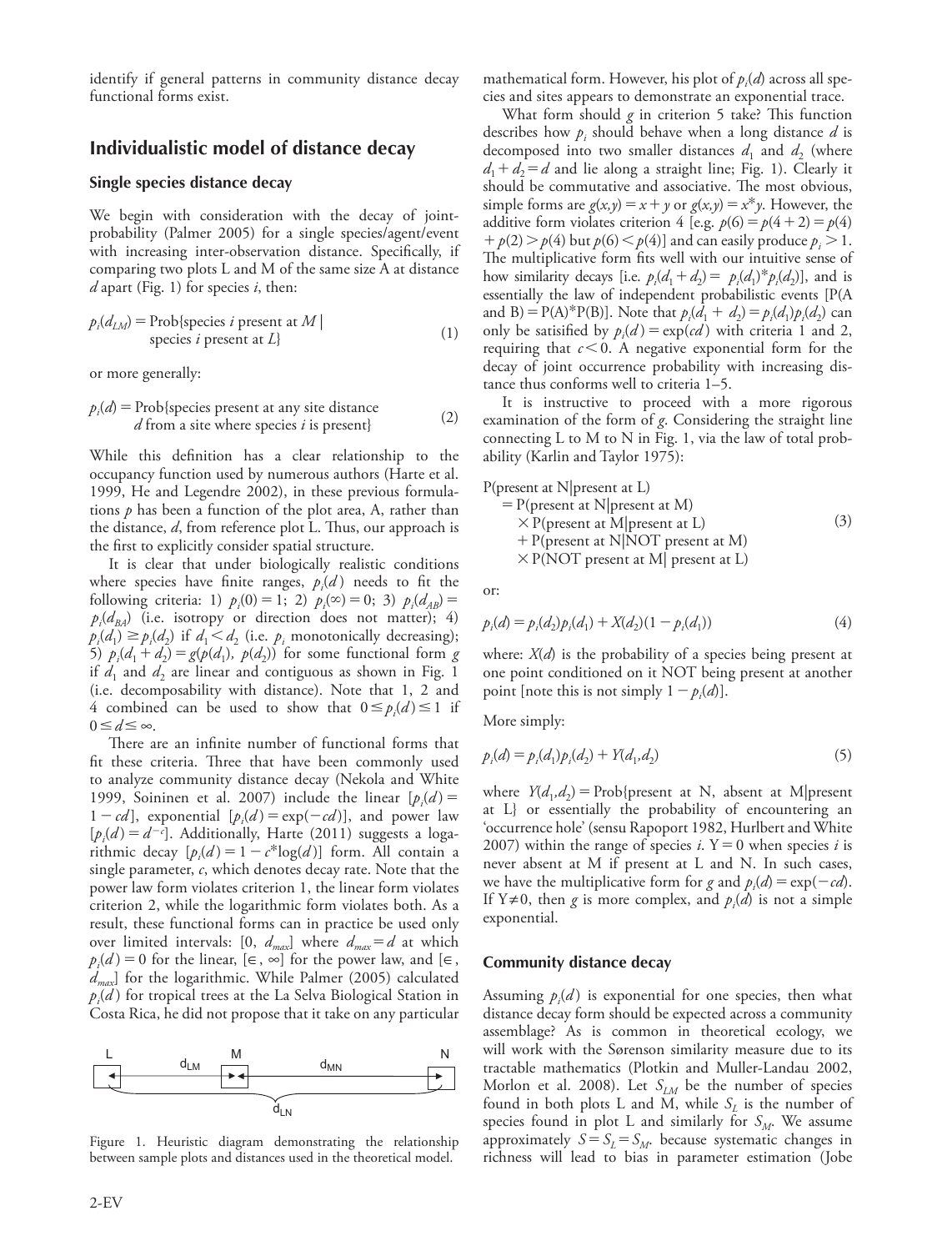2007). Then Sørenson ( $d_{LM}$ ) = Sørenson (L,M) =  $S_{LM}$ /average  $(S_t, S_M)$ . If we sum the probability that a species is present in M over all species present in L, this gives:

Sørenson 
$$
(L, M) = \sum_{i=1}^{S_L} p_i (d_{LM}) / S
$$
  
=  $\frac{1}{S} \sum_{i=1}^{S} \exp(-c_i d) = E_i \exp(-c_i d)$  (6)

where  $E_i$  is the expectation (or averaging) operator taken with respect to *i* or over all species. We call this the community aggregated distance decay function. This makes the strong assumption that the joint probability decay is independent between all species.

A sum of exponentials as found in Eq. 6 can take on a vast variety of shapes, dependent entirely on the distribution of  $c_i$  values. If we treat  $c_i$  as a random variable,  $C$ , from which the  $c_i$  are drawn and using the tools for calculating the expected value of a function of a random variable (Lindgren 1976 p. 113) we have:

$$
S\varphi r(d) = E_i \exp(-c_i d) = \int \exp(-xd) f(x) dx \tag{7}
$$

Where  $f(x)$  is the pdf of the random variable describing the distribution of *C*. A uniform distribution for *C* across [0, *c*] yields  $1 - [\exp(-c^*d))/(c^*d)]$ . In the limiting case of *c* having a Dirac delta distribution (i.e. *ci* is constant with no variation), then Eq. (6) and (7) give community Sørenson similarity as an exponentially decaying function of distance. Assuming *C* is distributed according to an exponential distribution yields  $Sor(d) = c/(c+d)$  while assuming *C* is distributed according to a power law yields  $Sor(d) = \Gamma(c)c/(b^{c*}d)$ . However, as will be shown in the results, *C* is strongly right-truncated, making a Beta distribution the most likely. While this does not yield an analytically solvable integral, a partial understanding can realized by taking a Taylor-series expansion of  $E_i \exp(-c_i d)$ . Let *C* now be the mean value of  $c_i$  ( $C = \overline{c_i}$ ) and  $\Delta_i = c_i - C$ , with the expansion around *C*:

being the occupancy rate for species *i* (i.e. the fraction of sites supporting species *i*) or equivalently the probability that species *i* is found at site L. Then we have:

$$
S\varphi_{\mathbf{r}}(d) = \frac{1}{S} \sum_{i=1}^{S} w_i \exp(-c_i d) = E_i w_i \exp(-c_i d)
$$
 (9)

We call this the weighted community aggregate distance decay function. This curve should closely approximate the traditional community-level decay of similarity curve which is generated by calculating pairwise similarity between samples (Nekola and White 1999).

#### **Model assumptions**

Two main assumptions underlie our approach. First, to produce an exponential decay of joint-probability over increasing distance for a single species we assumed that  $Y(d_1, d_2) = 0$  or equivalently that a species must occur at M if present at L and N. In effect Y informs about the probability that a sample plot falls inside an occurrence hole within a species range. The value of Y should show strong scale dependence: if sample grain is small with significant sampling error and extent does not exceed the environmental and/or geographic range limits of species within the pool, then it is likely that the main reason for compositional turnover will be sampling effects (Nekola and White 1999). In such instances  $Y \neq 0$ , and because in such situations  $p_i(d)$  is not exponential, this form will also not provide a good fit to the community data. The expected shape in such cases should initially show a more rapid decrease in joint-probability than the exponential expectation because of occurrence holes, but will then ultimately asymptote  $>0$  because the probability of a given species within the pool is also  $> 0$ . Although not a rigorous proof, at a minimum the above demonstrates that a more power-law like than exponential form would result from cases where  $Y \neq 0$ . Multiple theoretical distance decay models assuming such small grains and uniform species pools

$$
E_i \exp(-c_i d) = E_i \exp(-(C + \Delta_i)d) = \exp(-Cd)E_i \left[ 1 + \frac{(\Delta_i d)^2}{2!} - \frac{(\Delta_i d)^3}{3!} + \frac{(\Delta_i d)^4}{4!} - \frac{(\Delta_i d)^5}{5!} + \dots \right]
$$
(8)

The infinite series inside the brackets is a function of *d* that alternates in sign, with  $k<sup>n</sup>/n!$  converging to zero for large enough *n* (where  $k = \Delta_i d$ ). Thus, while the series does converge, it occurs in a way that depends on  $\Delta_i$  and *d*. In particular if  $\Delta_i d$  is  $> 1$  over much of the range of interest for *d*, the possibility exists for very slow convergence and strong deviations from  $exp(-Cd)$ . Nothing further can be said about this situation without a detailed knowledge of the distribution and magnitude of  $\Delta$ <sub>*i*</sub> relative to *d*. After examining empirical distributions in the Results, we will present further analysis in the Discussion as to when convergence on  $exp(-Cd)$  may be expected.

Equation 6 can be expanded for the case where the evaluated species pool is not just the species present at L but includes all taxa in the regional pool. To do this, we redefine *S* to be the richness of the regional species pool, with  $w_i$  have all produced power law decay forms (Harte and Kinzig 1997, Chave and Leigh 2002, Houchmandzadeh 2008, Morlon et al. 2008).

When sample grain is large relative to the organism/agent/ event (making for guaranteed detection), with extent being large enough to pass beyond species environmental and/or geographic range limits (allowing the community pool to vary across the sample), then the main cause of species turnover will be the exceeding of species distributional limits, minimizing the chance that a species will be absent at M but present at L and N. In these situations  $Y=0$ , and the exponential form should represent a good approximation. Note that these conditions may be met at various absolute scales. For instance, if strong local spatial or temporal gradients exist, even over very limited extents the community pool will not be uniform and the exponential form should occur.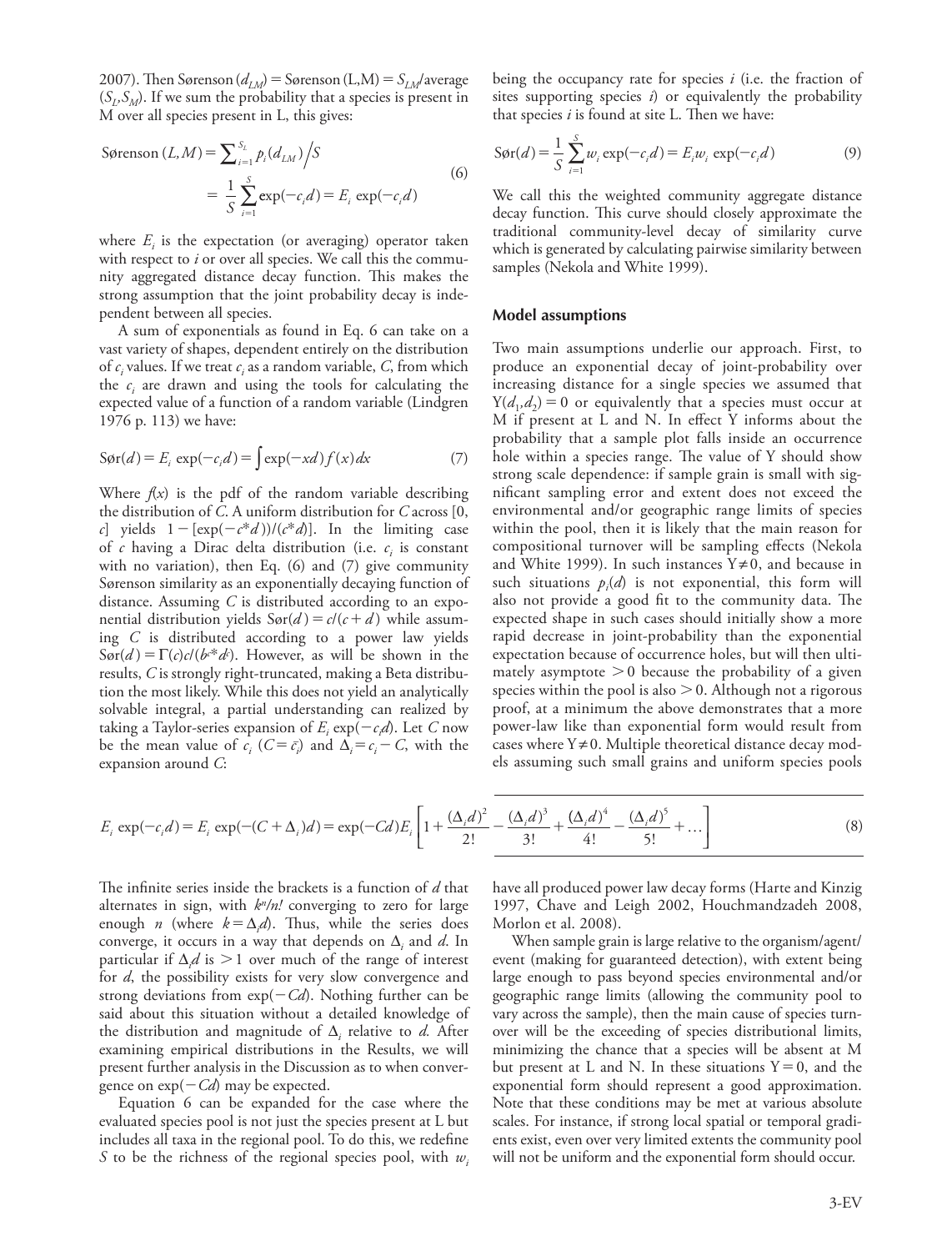The second major assumption is that the decay of each species joint-probability is independent of that exhibited by others. This allows summing of individual decay curves to produce Eq. 6. Such an assumption of independence between co-occurring species is one of the foundational bases of modern community ecology (Gleason 1926, Curtis 1955, Whittaker 1975) that accurately reproduces a number of community patterns (McGill 2010, 2011, He and Legendre 2002, Green and Plotkin 2007). Although species pairs can be identified which clearly show non-independent distributions (e.g. red bellied woodpecker and red-headed woodpecker – Root 1989; American beach and its obligate parasite beachdrops – Voss 1985), these interactions represent such a small fraction of all possible pairwise interactions (Barker and Mayhill 1999) that the assumption of independence is a valid approximation.

## **Summary of model predictions**

1) Individual species will exhibit exponential decay in their joint-probability with increasing distance if and only if observational scale is large enough to allow a varying species pool and to avoid quasi-stochastic occurrence holes.

2) The Sørenson decay of community similarity is equivalent to the occupancy-weighted community average of the individual  $p_i(d)$  curves in the regional species pool.

3) The weighted community aggregate curve (Eq. 8) will fit better than the unweighted curve in cases where species are not equally likely across the species pool (or equivalently that the species pool changes over the extent studied), but will fit worse when the species pool is constant across sites.

4) The functional form for community distance decay [ $\text{Sør}(d)$ ] depends on the distribution of  $c_i$ , the decay rates of for individual joint-probability curves. Unfortunately this distribution has never been studied and we have no empirical knowledge of its shape, making impossible the prediction of community distance decay functional form. Even when all single species joint-probability curves are exponential, community decay curves of innumerable forms can be produced.

## **Methods**

#### **Test of model predictions**

Three different datasets were used to test the general accuracy of our approach. The first is the vascular plant data of LaRoi (1967), which was sampled from 34 nine-ha  $(300 \times 300 \text{ m})$  mature, undisturbed upland white spruce forest plots at relatively equal distances across boreal North America. A total of 220 vascular plant species were encountered, with individual plot richness ranging from 19–56. The second is the North American Breeding Bird Survey (BBS), which is run annually at over 2000 routes across the continental US and southern Canada (Sauer et al. 2011). A 3-min point count is taken every half mile (approximately 0.8 km) for 50 stops along a transect of 25 miles (approximately 40 km). An individual route typically has 50–100 bird species detected and overall almost 600 species of birds have been observed at least once. To avoid issues with

4-EV

detection error and year-on-year variability, we took average abundance over the years 2003–2007, and used only the 1430 routes that had a quality code reflecting appropriate weather and observer ability for all five years. Thus, a bird was counted as being present at a given route if it appeared at least once in five years. The third dataset was the Barro Colorado Island tree plot containing 225 species (Condit et al. 2000). Every tree  $> 10$  cm DBH was recorded within each of the 50 one hectare plots. Distance was recorded between hectare midpoints.

Due to their continental extents, we a priori expect the LaRoi and BBS datasets to have individual site compositions drawn from varying species pools. Decay of individual species joint-probabilities in these data should thus generally take on an exponential form. However, because the BCI dataset covers only a 1 km extent, all samples are likely to be drawn from only two nested species pools (young within old forest; Svenning et al. 2004). In this situation, species absences are likely due to stochastic sampling effects and/or disturbance history, with a power-law like decay-form prevailing. In all three cases the community distance decay curve should be the sum of the individual species decay curves, although the fit should be worse for the BCI data because of the greater impact of stochastic sampling errors. While no explicit prediction can be made for the functional form of the community distance decay curve, the heuristic considerations given above suggest that an exponential form may be more likely at large grains and/or extents which sample across varying species pools. We also predict the weighted community aggregate curve should perform better for the La Roi and BBS data since they have large enough extents/strong enough gradients to exceed the limits of individual species, while conversely the BCI data should be better fit by an unweighted curve.

To test the individual species portion of the model (prediction 1), for each dataset we fit an exponential decay curve to the each species joint-probability by calculating similarity (1 if the species was present in both plots; 0 of not) and distance between each occupied site and all others. Because calculations were only conducted from occupied sites, we constrained similarity to equal 1 at the origin and fit only a single parameter to the decay function. Other functional forms (e.g. linear, power law, logarithmic) were not fit because of their violations of criteria 1 and/or 2. We then calculated mean similarity across distance bins of 200 km (LaRoi and BBS) or 200 m (BCI). Due to the computational challenges in the 1403 site  $\times$  600 species BBS data (reflecting a total potential number of  $\sim 6 \times 10^8$ calculations), prior to model fit we randomly removed absent sites in order to generate occupancy rates of approximately 10%. We then sampled 10 000 individuals from all site by site pairs. We recorded the  $c$  and  $r^2$  value for each species. To calculate the community aggregated curve (Eq. 6), we predicted values every 200 km or 200 m, took their average, and plotted a line through the data. We calculated the weighted community aggregate curve (Eq. 7) similarly except that each species was weighted by its observed occupancy. Because singleton and doubleton species do not possess enough degrees of freedom to accurately fit an exponential model (singletons are points in space while doubletons can only demonstrate linear patterns), we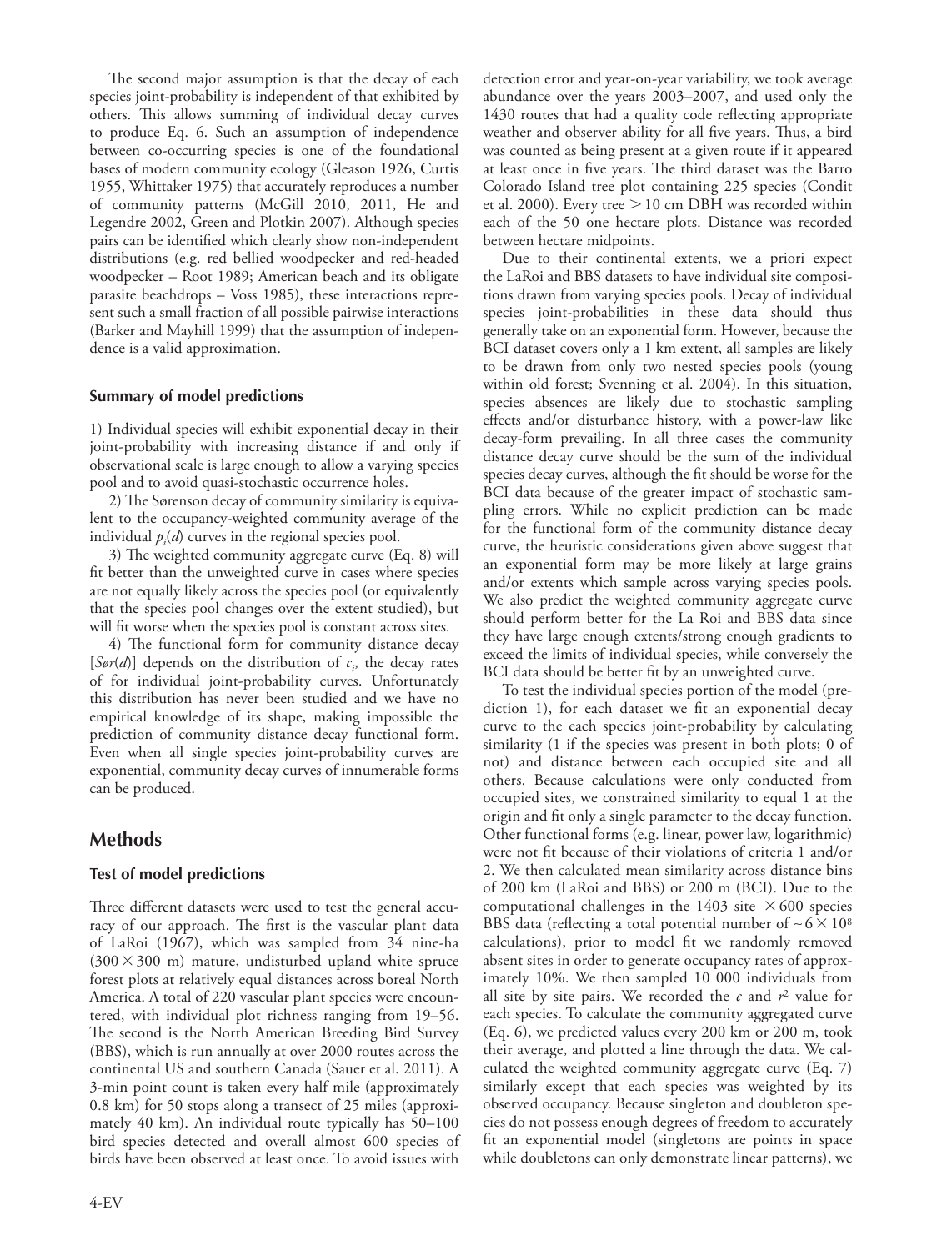also calculated a community aggregate curve in which each species was equally weighted  $(w_i=1/S)$  after removal of singletons and doubletons. We term this the filtered community aggregate curve.

The traditional community distance decay curve was also calculated for each dataset. Because of its use in model formulation, Sørenson similarity was used. Since the total BBS data would represent almost 2 000000 pairwise comparisons, we limited analysis to 10 000 randomly-drawn pairs. To these data we then fit a linear decay curve using ordinary least squares (OLS) regression and an exponential and power-law decay curves using non-linear least squares (NLS) regression. Note that under the assumption of normal errors, OLS and NLS give maximum likelihood estimates allowing the use of the Akiake information criteria (AIC), which we used to compare the three models. We also plotted a LOESS line on these plots to allow for easy visual comparison of the central tendency in the empirical data vs the community aggregated curves.

#### **Meta-analysis of community similarity datasets**

Lacking a theoretical prediction for the functional form of community distance decay, we also conducted a metaanalysis of 26 ecological and 4 human-system datasets. Two datasets represent simulated community turnover data using COMPAS (Minchin 1987), with composition lists being generated for 50 randomly-spaced sites along a single gradient containing 20 species. Two different turnover scenarios were used: constant turnover where all species possess the same modal abundance, standard deviation, and are equally spaced along the gradient, and lognormal turnover, where species modes, standard deviations, and gradient placement follow a lognormal distribution. The remaining data are empirical, represent examples of both spatial and temporal decay, and attempt to maximize ecosystem range, taxa groups, sample grains, and extents. Information regarding the habitat type, taxa group, maximum extent, sample grain, number of samples, and additional notes on these datasets is found in Table 2. These data include: Galapagos Islands vascular plant flora (Preston 1962); North America upland taiga vascular plants (LaRoi 1967) and bryophytes (LaRoi and Stringer 1976); fen-restricted vascular plants in northeastern Iowa (Nekola 1994); Martha's Head to Bermuda abyssal plain bivalves (Allen and Sanders 1996); Belize terra firma tropical forest (Bird 1998); entire vascular plant floras for all algific talus slope sites along Buck Creek, Clayton County, Iowa (Nekola 1999); Peruvian and Panamanian terra firma forest (Condit et al. 2002); Barro Colorado Island terra firma forest (Condit et al. 2000); New Zealand land snails (Barker 2005); eastern North American and Asian vascular plants (Qian et al. 2005); Iowa county butterfly faunas (Schlicht et al. 2007); small rodent and winter annuals plants at Portal, Arizona (Ernest et al. 2009); eastern North American rock outcrop, Atlantic coastal plain acidophile, and southwestern USA montane land snail faunas (Nekola 2010); North American Breeding Bird Survey (Sauer et al. 2011); southern Flint Hills tallgrass prairie vascular plants (McGlinn and Palmer 2011); seasonal butterfly and skipper emergences at the Rock Island

Preserve, Linn County, Iowa (F. Olsen pers comm.); and seasonal robberfly emergences at the Sevilleta LTER (H. Lease pers. comm.). Representative human-system datasets include: concert setlists for Cowboy Junkies (<www.setlist.com>) and Phish (<www.ihoz.com/ PhishStats.html>) performances; all commercially available garden vegetable varieties in the US and Canada as reported by the Garden Seed Inventory of the Seed Savers Exchange; all ingredients reported for the cuisines of Ethiopia, Hungary, India, Iran, Ireland, Korea, Mexico, Norway, Puerto Rico, and Thailand (Smith 1990). The Cowboy Junkies setlist, Garden Seed Inventory, and global cuisine distance decay analyses were previously reported in Nekola and Brown (2007).

For each of these datasets, Jaccard similarity was calculated between each pairwise combination of samples, while distance was calculated as the linear difference in space or time between observations. The Jaccard metric was employed because of its common use in distance decay analyses (Nekola and White 1999). The Jaccard and Sørenson indices differ only slightly in their denominator values, and perform in a highly similar (and for all intents, identical) fashion. These data were then subjected to non-linear regression to the mean using the 'nls' routine in R, and quantile regression using the 'nlrq' routine in R with  $tau = 0.95$ . Quantile regression was used because the central tendency may not be as important in the distance decay relationship as the shape of the upper bound (Rocchini and Cade 2008). For each of these regression approaches three different functional forms were fit to the data:  $S_d = S_i - cd$  (linear decay);  $S_d = S_i e^{-cd}$  (exponential decay) and  $S_d = Ad^{-c}$  (power-law decay) where  $S_d$  = intersample similarity at distance  $d$ ;  $S_i$  = initial similarity or nugget (Nekola and White 1999);  $A =$  arbitrary intercept;  $d$  = intersample distance;  $c$  = rate of similarity change. We did not fit logarithmic decay  $[S_d = a - c(\log(d))]$ because we found it to neither outperform power-law fits in the three intensively studied datasets (LaRoi, BBS, BCI) nor in those data which appeared by eye to most likely to express the logarithmic functional form (Tallgrass Prairie Preserve, Iowa Butterfly County occurrences, Portal rodents, and Cowboy Junkes setlists).

AIC values were calculated for each regression and ranked from 1 (least) to 3 (largest) across the three functional forms for each dataset. We then constructed a contingency table for each of the regression methods, showing 1st, 2nd, and 3rd AIC ranks vs linear, exponential, and power-law fits. A Fisher-exact test was conducted on these tables to determine if cell frequency violated null expectations.

## **Results**

#### **Model test**

All three model predictions were confirmed across the three datasets. In general, the exponential decay form was found to be a good approximation for taiga vascular plant and continental bird species joint-probabilities with increasing observational distance (Fig. 2). While the vast majority of LaRoi and BBS species were fit by an exponential model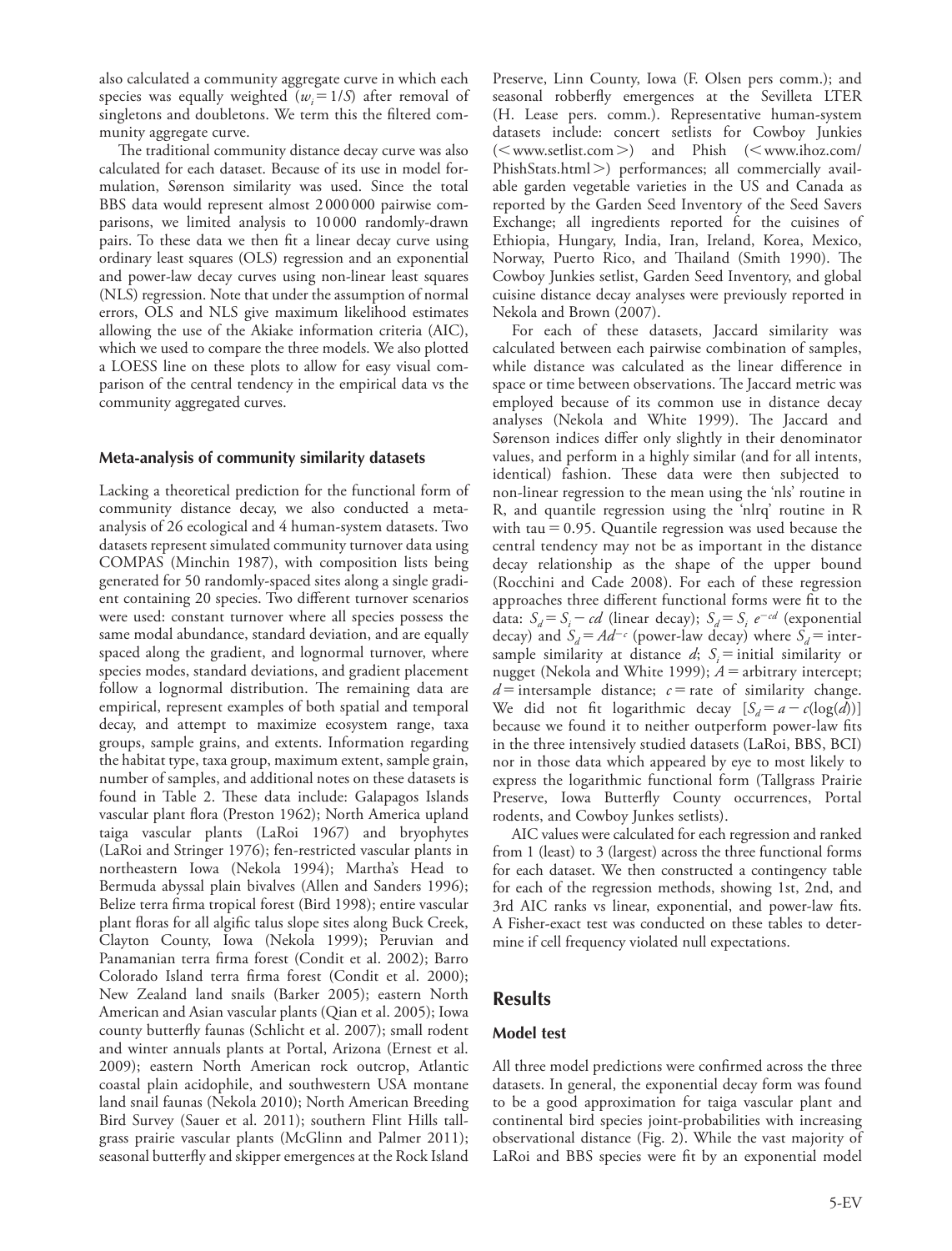

Figure 2. Individual species joint-probability decay with distance [*pi* (*d* )] curves for arbitrary species. Blue dots are observed similarities. Red line is LOESS smoothed regression. Left column represents two species from the LaRoi dataset. Middle column represents two species from the Breeding Bird Survey dataset. Right column represents two species from the Barro Colorado Island dataset. Note that for a few species (like *Viburnum edule*) exponential decay is a poor fit. However, as seen in the bottom row of Fig. 3 there only a few such species.

with  $r^2 > 0.9$ , a noticeably higher frequency of poor fits were noted in the BCI data (Fig. 3). These results confirm prediction 1. It should be noted, however, that six BBS species (1% of total), present at only a handful of sites, demonstrated increasing similarity with distance. These were removed from subsequent analysis. The distribution of  $c_i$  values was unimodal with a strong right truncation, making exponential and power law distributions for *C* a poor description of the empirical data (Fig. 3). Visual comparison of the weighted community aggregate vs the LOESS line for the true Sørenson decay (Fig. 4) shows a remarkable convergence in the LaRoi and BBS data, confirming prediction 2. Table 1 also demonstrates that the community weighted aggregate produces exponential decay parameters that are very close to the observed true community decay values. This is quite remarkable given that no

parameters in the weighted community aggregate curve were adjusted to make them fit the true Sørenson decay curve. Although no community aggregate curve provides a good fit to the empirical BCI community decay data, the unweighted curve is a better fit, confirming prediction 3. Linear, exponential and power law forms were then fit to the empirical Sørenson community distance decay (Fig. 4). Community distance decay in the LaRoi and BBS data are best fit by the exponential form, while the BCI data is best fit by a power law (Table 1).

#### **Meta-analyses**

All 26 ecological and 4 human-system datasets demonstrated a negative relationship between community similarity and



Figure 3. Results of exponential fits to individual species joint-probability occurrence decay. Top row shows distribution of estimated coefficents, *ci* . Bottom row shows a histogram of *r*2 values for these fits. Left column is for LaRoi data, middle column is for the Breeding Bird Survey, and the right column is for the Barro Colorado Island data.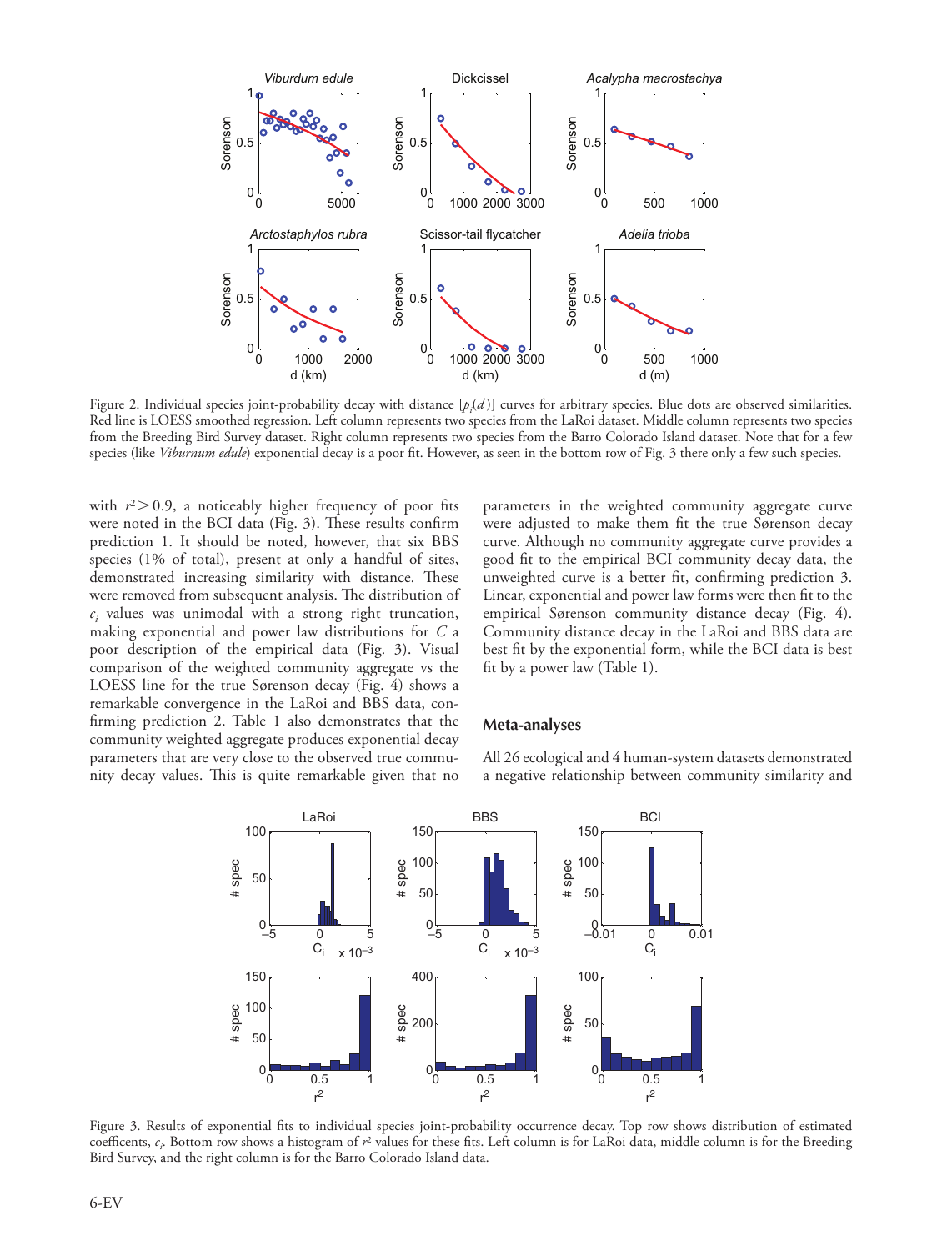

Figure 4. Empirical distance decay relationships, with each blue dot representing a plot pair. Red solid line shows LOESS fit. Red dash-dotted red line shows an exponential fit. Red dotted line shows a power law fit. The green lines show the community aggregated curves. The solid green line equally considers all species (i.e. Eq. 6). The dotted green line weights species by their occupancy (i.e. Eq. 7). The dash-dotted line includes all species equally but eliminates species found in 2 or fewer sites. (A) LaRoi boreal plant data. (B) North American Breeding Bird Survey (note only 10 000 random pairs were used out of the over 2 000000 possible). (C) Barro Colorado Island data.

Table 1. Summary of results for three datasets.

distance (Table 2). Based on AIC ranks, each of the three functional forms were found to provide a best-fit to at least some of the ecological datasets under both non-linear regression to mean and quantile regression to tau =  $0.95$ . However, in all four human-system datasets the power-law model was best fit to the data, followed by the exponential model, with the linear model providing the poorest fit. For ecological systems exponential decay was best fit 14 times to the mean, and 13 times to tau =  $0.95$  (Table 3). Powerlaw forms were best fit in 8 and 6 cases, respectively, while linear was the best fit in 4 and 7 cases. While exponential equations never provided the poorest fits, in almost half of the datasets linear fits performed the most poorly (13 and 10, respectively), while power-law fits performed worst in at least 50% of datasets (13 and 16, respectively). Fisherexact tests on these contingency tables indicate a highly significant ( $p=0.00002$  and  $p=0.000014$ ) deviation of cell frequencies from a uniform null model.

# **Discussion**

These analyses clearly demonstrate that the distance decay of community similarity reflects the aggregate of individual species joint-probability decay functions across the species pool. As shown in both large-scale detailed datasets (BBS, LaRoi), when the grain size and/or extent are large enough to generate exponential individual jointprobability decay, the community decay curve is also best fit by this form. This outcome is replicated in the metaanalysis, where large scale samples crossing into multiple species pools also exhibited exponential community distance decay. Examples include: simulated communities along a strong environmental gradient; vascular plant flora of the Galapagos archipelago; vascular plant and bryophyte assemblages across boreal North America; vascular plants of North American and Asian temperate forests; North American Atlantic coastal plain land snails; BBS data; and the adult emergence of both butterflies/skippers and robberflies along a seasonal gradient.

|             | True       |           |            | Community aggregate |            | Weighted community<br>aggregate |  |
|-------------|------------|-----------|------------|---------------------|------------|---------------------------------|--|
|             |            | AIC       |            | AIC.                | C          | AIC.                            |  |
| LaRoi       |            |           |            |                     |            |                                 |  |
| Linear      | $-0.0001$  | $-2578.8$ | $-0.00012$ | $-125.4$            | $-0.0001$  | $-142.4$                        |  |
| Exponential | $-0.00027$ | $-2590.4$ | $-0.00056$ | $-183.5$            | $-0.00032$ | $-185.1$                        |  |
| Power       | $-0.286$   | $-2355.1$ | $-0.482$   | $-147.0$            | $-0.353$   | $-149.4$                        |  |
| <b>BBS</b>  |            |           |            |                     |            |                                 |  |
| Linear      | $-0.00011$ | $-38294$  | $-0.00007$ | $-156.0$            | $-0.00008$ | $-167.5$                        |  |
| Exponential | $-0.00039$ | $-39287$  | $-0.00047$ | $-202.3$            | $-0.00034$ | $-215.1$                        |  |
| Power       | $-0.370$   | $-37635$  | $-0.484$   | $-211.5$            | $-0.409$   | $-199.0$                        |  |
| <b>BCI</b>  |            |           |            |                     |            |                                 |  |
| Linear      | $-0.00006$ | $-7646$   | $-0.00039$ | $-31.0$             | $-0.00021$ | $-43.2$                         |  |
| Exponential | $-0.00009$ | $-7647$   | $-0.00059$ | $-34.0$             | $-0.00024$ | $-45.4$                         |  |
| Power       | $-0.0367$  | $-7677$   | $-0.202$   | $-39.6$             | $-0.085$   | $-40.9$                         |  |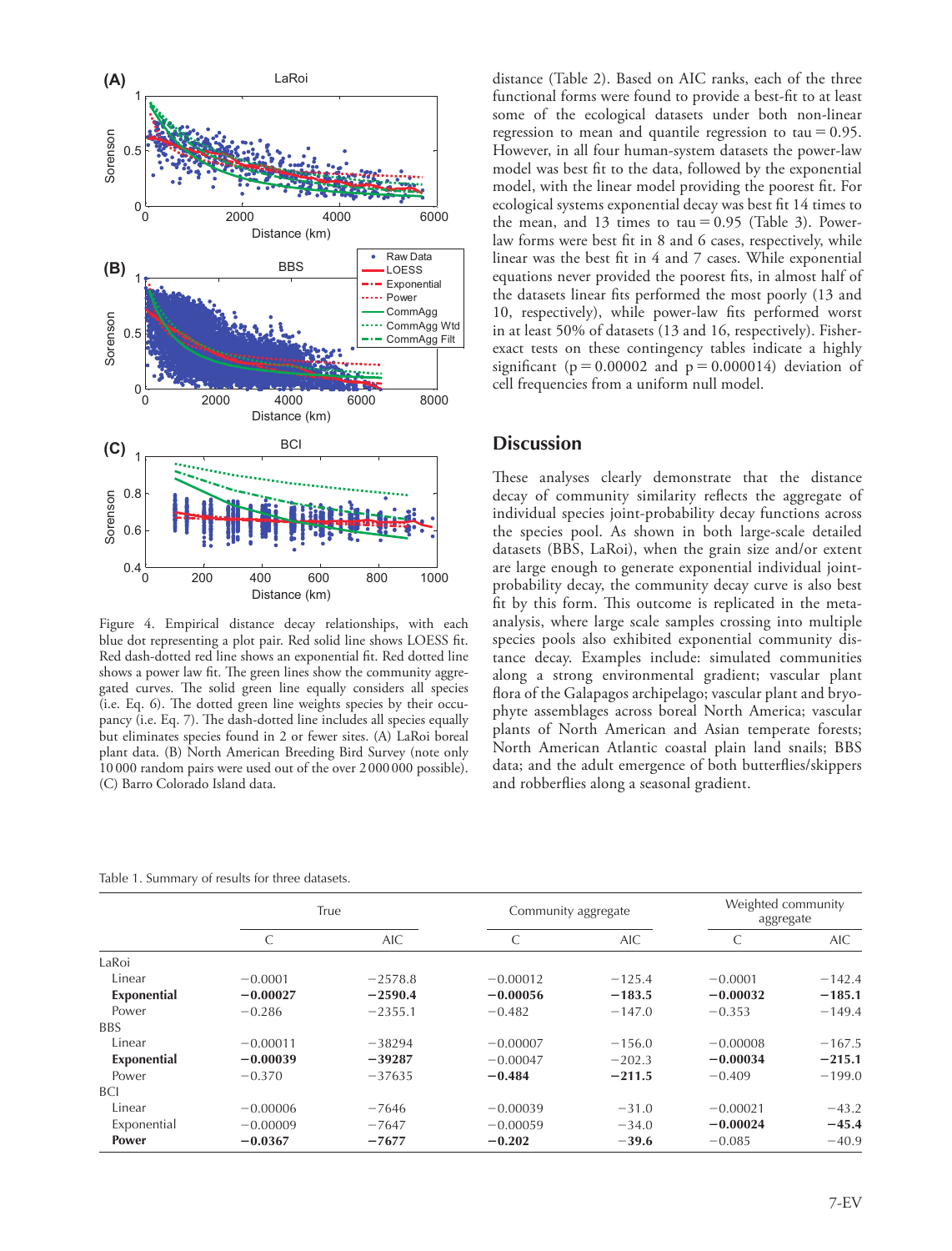|                         |                                   |                                  |                                       |                    |                                       | ż                |                                                    |                           | AIC value/rank order      |                           |
|-------------------------|-----------------------------------|----------------------------------|---------------------------------------|--------------------|---------------------------------------|------------------|----------------------------------------------------|---------------------------|---------------------------|---------------------------|
| Source                  | Location                          | Habitat                          | dno.la<br>Taxa                        | Max Extent         | Grain                                 | samples          | <b>Notes</b>                                       | Linear                    | Exponential               | Power                     |
| COMPAS                  | Simulated                         |                                  |                                       |                    |                                       | 50               | Constant turnover                                  | $-3665.7/2$<br>4730.4/2   | 3837.2/1<br>$-3956.1/1$   | $-1478.3/3$<br>5430.9/3   |
| COMPAS                  | Simulated                         |                                  |                                       |                    |                                       | 50               | Lognormal turnover                                 | $-1317.6/2$<br>7018.5/2   | $-1976.0/1$<br>6937.4/1   | $-721.0/3$<br>7372.3/3    |
| Preston 1962            | Galapagos<br>Islands              | archipelago<br>Volcanic          | Vascular<br>plants                    | 286.2 km           | $1.1 - 4640$ km <sup>2</sup>          | $\frac{8}{1}$    |                                                    | $-222.7/2$<br>51.0/1      | 51.6/2<br>$-224.6/1$      | $-206.7/3$<br>61.5/3      |
| -aRoi 1967              | America<br>North                  | Upland taiga                     | Vascular<br>plants                    | 5687.4 km          | 9 ha                                  | 34               |                                                    | $-1212.6/3$<br>1770.0/2   | $-1244.1/1$<br>1729.3/1   | $-1027.2/2$<br>2116.4/3   |
| -aRoi and Stringer 1976 | America<br>North                  | Upland taiga                     | <b>Bryophytes</b>                     | 5687.4 km          | $9$ ha                                | 34               |                                                    | $-1205.1/2$<br>1810.7/2   | $-1221.7/1$<br>1804.4/1   | 1919.9/3<br>$-1122.2/3$   |
| Nekola 1994             | Northeastern<br>lowa              | Fen                              | vascular<br>Specialist<br>plants      | 254.0 km           | $0.1 - 50.1$ ha                       | $\overline{10}$  |                                                    | $-91.1/1$<br>$-91.7/1$    | $-91.0/2$<br>$-90.7/2$    | $-89.7/3$<br>$-87.4/3$    |
| Allen and Sanders 1996  | abyssal<br>Atlantic<br>plain      | Total fauna                      | Protobranch<br>bivalves               | 777.5 km ca 0.1 ha |                                       | $\overline{21}$  | $<$ 3000 m depth only                              | $-286.8/1$<br>498.3/1     | $-274.4/2$<br>501.9/2     | $-208.7/3$<br>522.6/3     |
| <b>Bird 1998</b>        | Belize                            | Tropical forest                  | Canopy<br>trees                       | 205.5 km           | 1 ha                                  | 30               |                                                    | $-798.2/3$<br>1290.1/3    | $-810.0/2$<br>1282.6/2    | $-947.6/1$<br>1068.2/1    |
| Nekola 1999             | valley, Iowa<br><b>Buck Creek</b> | Algific talus<br>slope           | Vascular<br>plants                    | $3.1 \text{ km}$   | $0.125 - 1$ ha                        | $\triangleright$ |                                                    | $-83.1/1$<br>$-109.2/1$   | $-82.9/2$<br>$-109.1/2$   | $-77.6/3$<br>$-107.5/3$   |
| Condit et al. 2000      | Colorado<br>Island<br>Barro       | Tropical forest                  | 10 cm dbh<br>$Trees$ >                | 1 km               | 1 ha                                  | 50               |                                                    | $-13446/3$<br>$-4167.7/3$ | $-4168.8/2$<br>$-13448/2$ | $-4199.0/1$<br>$-13496/1$ |
| Condit et al. 2002      | Panama                            | Tropical forest                  | Canopy<br>trees                       | 110.6 km           | 1 ha                                  | 100              |                                                    | $-9045.8/3$<br>38969.4/3  | $-11850/1$<br>37667.5/1   | $-11125/2$<br>37820.6/2   |
| Condit et al. 2002      | Peru                              | Tropical forest                  | Canopy<br>trees                       | $102.2$ km         | 1 ha                                  | $\frac{5}{1}$    |                                                    | $-275.4/3$<br>$-105.6/3$  | $-276.1/2$<br>$-107.8/2$  | $-136.2/1$<br>$-305.8/1$  |
| Barker 2005             | New Zealand                       | Total fauna                      | Land snails                           | 1590.9 km          |                                       | 28               |                                                    | $-460.6/2$<br>1197.3/1    | 1205.8/2<br>$-463.0/1$    | $-416.5/3$<br>1371.6/3    |
| Qian et al. 2005        | America<br>E North                | Total flora                      | Vascular<br>plants                    | 1895.3 km          | 67000-249 000 km <sup>2</sup>         | 25               | comparisons<br>47 chosen                           | $-64.6/2$<br>$-107.2/1$   | $-106.6/2$<br>$-67.0/1$   | $-64.3/3$<br>$-38.3/3$    |
| Qian et al. 2005        | E Asia                            | Total flora                      | Vascular<br>plants                    | 1870.6 km          | 67000-249 000 km <sup>2</sup>         | $\frac{8}{1}$    | comparisons<br>40 chosen                           | $-61.4/3$<br>$-93.0/2$    | $-76.2/1$<br>$-116.9/1$   | $-70.9/2$<br>$-10.2/3$    |
| Schlicht et al. 2007    | lowa                              | taunas<br>County                 | skippers<br><b>Butterflies</b><br>and | 502.1 km           | 1042-2524 km <sup>2</sup>             | 60               | sampled (40 + taxa)<br>Limited to well<br>counties | 3973.9/3<br>9840.0/3      | 3975.8/2<br>9839.1/2      | 3982.2/1<br>9838.4/1      |
| Ernest et al. 2009      | Arizona<br>Portal,                | Desert scrub<br>grassland<br>and | annual<br>plants<br>Winter            | 16 yr              | Season summary for 250 m <sup>2</sup> | $\overline{1}$   | Plot no. 22 from<br>1989-2005                      | 10.4/3<br>264.7/3         | 10.3/2<br>265.3/1         | 265.4/2<br>9.7/1          |
| Ernest et al. 2009      | Arizona<br>Portal,                | Desert scrub<br>grassland<br>and | Rodents                               | 25 yr              | Season summary for 250 m <sup>2</sup> | 26               | Plot no. 22 from<br>1976-2005                      | $-301.9/3$<br>$1227.5/3$  | $-310.9/2$<br>1219.0/2    | $-326.0/1$<br>1197.8/1    |
|                         |                                   |                                  |                                       |                    |                                       |                  |                                                    |                           |                           | (Continued)               |

Table 2. Source, system, sample scale, and regression information for the analyzed datasets. The upper AIC values and ranks represent statistics generated from non-linear regression to mean, while the φ Table 2. Source, system, sample scale, and regression information for the analyzed datasets. The upper AIC values and ranks represent statistics generated from non-linear regression to mean, while the<br>⊂represent statis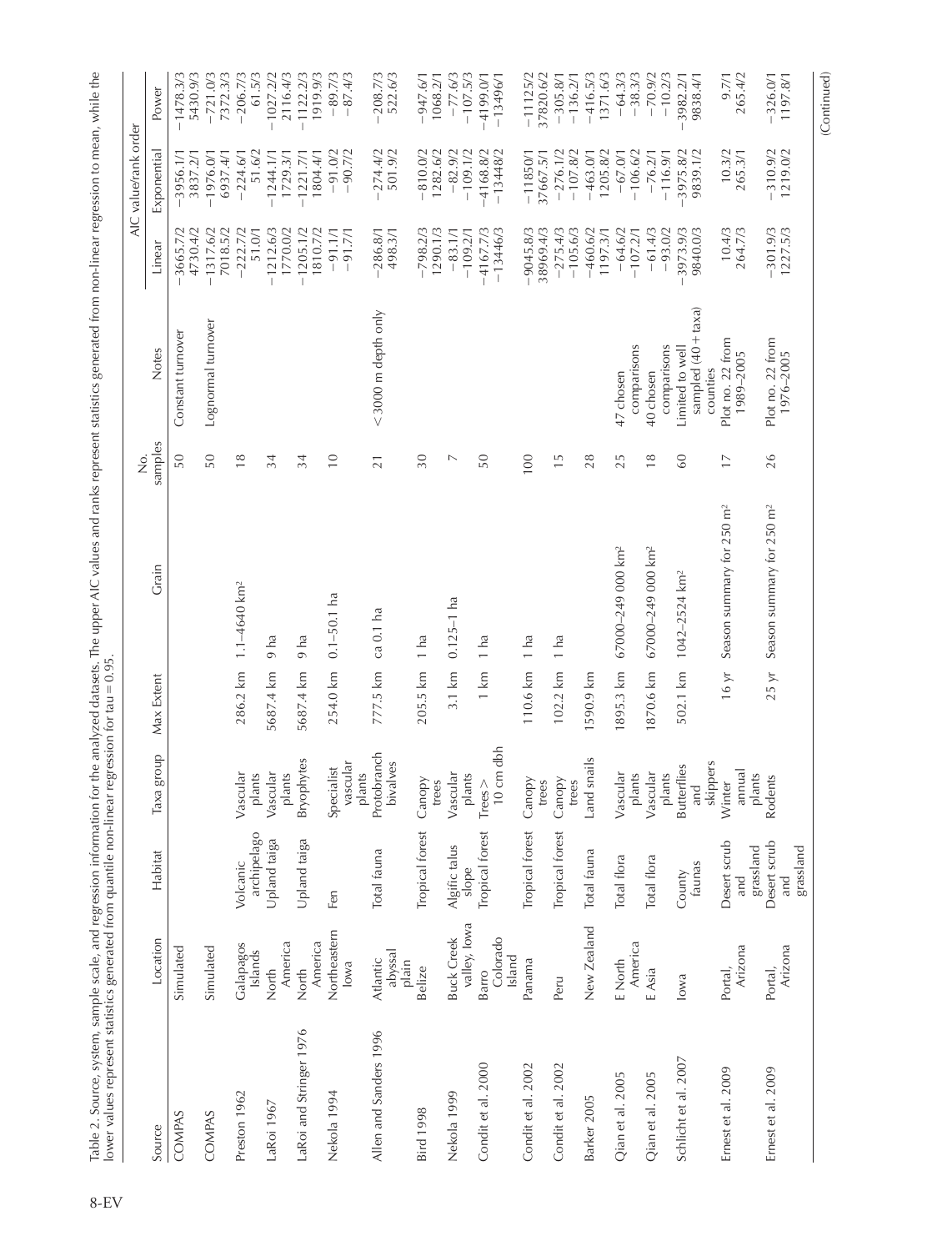| Table 2. (Continued)                     |                                        |                          |                                       |                        |                                        |                   |                                                |                           |                            |                            |
|------------------------------------------|----------------------------------------|--------------------------|---------------------------------------|------------------------|----------------------------------------|-------------------|------------------------------------------------|---------------------------|----------------------------|----------------------------|
|                                          |                                        |                          |                                       |                        |                                        |                   |                                                |                           | AIC value/rank order       |                            |
| Source                                   | Location                               | Habitat                  | dno.la<br>Таха                        | Max Extent             | Grain                                  | samples<br>.<br>2 | Notes                                          | Linear                    | Exponential                | Power                      |
| Nekola 2010                              | US Atlantic<br>Coast                   | <b>Acid habitats</b>     | snails<br>Land                        |                        | $2013 \text{ km}$ 10000 m <sup>2</sup> | $\frac{5}{1}$     |                                                | 70.9/2<br>$-147.1/2$      | 69.9/1<br>$-148.5/1$       | $-146.5/3$<br>72.0/3       |
| Nekola 2010                              | America<br>E North                     | Rock outcrop Land        | snails                                |                        | 3031.7 10000 m <sup>2</sup>            | 48                |                                                | $-1269.0/2$<br>6446.9/1   | 6462.6/2<br>$-1297.1/1$    | $-1225.6/3$<br>6553.0/3    |
| Nekola 2010                              | America<br>SW North                    | Montane<br>forest        | snails<br>Land                        |                        | 841.1 km 10000 m <sup>2</sup>          | $\frac{4}{3}$     |                                                | 26.4/2<br>$-104.9/1$      | $-102.9/2$<br>26.3/1       | $-95.7/3$<br>41.0/3        |
| McClinn and Palmer 2011                  | Oklahoma                               | prairie<br>Tallgrass     | Vascular<br>plants                    | 15.6 km                | $100 \text{ m}^2$                      | 151               | Comparisons with plot<br>no. 5 only            | $-358.0/3$<br>7.8/3       | $-359.8/2$<br>5.6/2        | $-367.5/1$<br>$-11.0/1$    |
| McClinn and Palmer 2011                  | Oklahoma                               | prairie<br>Tallgrass     | Vascular<br>plants                    | $\lambda$ by $\lambda$ | Season summary for 100 m <sup>2</sup>  | $\frac{1}{2}$     | Plot no. 5 from<br>1997-2006                   | $-149.5/3$<br>$-156.7/2$  | $-151.0/2$<br>$-157.2/1$   | $-155.6/1$<br>$-152.2/3$   |
| Sauer et al. 2011                        | America<br>North                       | 2002-2007<br>Total fauna | Breeding<br>birds                     | $6139.8$ km $-16$ ha   |                                        | $-3700$           | 1000 draws from<br>comparisons<br>all pairwise | $-968.9/2$<br>$-8687.5/2$ | $-8698.1/1$<br>$-1084.8/1$ | $-878.4/3$<br>$-8405.5/3$  |
| H. Lease pers. comm.                     | Sevielleta<br>LTER                     | Desert scrub             | Robber flies                          | 193 d                  | $\overline{a}$                         | 26                | 2006 season                                    | $-173.9/3$<br>1289.9/3    | 1269.6/1<br>$-231.77$      | $-227.5/2$<br>1275.2/2     |
| F. Olsen pers. comm.                     | Rock Island<br>Preserve,<br>lowa       | prairie<br>Tallgrass     | skippers<br><b>Butterflies</b><br>and | $174 d$ $2-4 h$        |                                        | 38                | 1990 season                                    | $-713.1/3$<br>3301.1/3    | $-741.9/1$<br>3244.2/1     | $-718.3/2$<br>3277.2/2     |
| Nekola and Brown 2007                    | setlists<br>Concert                    | Junkies<br>Cowboy        |                                       | 6856 d 1 show          |                                        | 33                | 1987 to 2006                                   | $-894.8/3$<br>$-4559.7/3$ | $-921.3/2$<br>$-4657.3/2$  | $-1047.1/1$<br>$-4910.7/1$ |
| PhishStats.html><br>$\leq$ www.ihoz.com/ | setlists<br>Concert                    | Phish                    |                                       | 6070d                  | 1 show                                 | $\frac{8}{1}$     | 1983-2000                                      | $-485.5/3$<br>$-46.5/3$   | $-511.5/2$<br>$-51.0/2$    | $-525.5/1$<br>$-69.9/1$    |
| Nekola and Brown 2007                    | Commercially<br>available<br>varieties | Garden Seed<br>Inventory |                                       |                        | 23 yr 1 Garden Seed Inventory          | $\overline{a}$    | 1981 to 2004                                   | $-40.4/3$<br>$-183.4/3$   | $-50.4/2$<br>$-199.4/2$    | $-54.4/1$<br>$-231.6/1$    |
| Nekola and Brown 2007                    | Ingredient<br>lists                    | cusines<br>Global        |                                       |                        | 16500 km 1 ethnic region               | $\overline{10}$   |                                                | $-126.1/3$<br>$-453.2/3$  | $-128.5/2$<br>$-454.7/2$   | $-136.6/1$<br>$-456.3/1$   |
|                                          |                                        |                          |                                       |                        |                                        |                   |                                                |                           |                            |                            |

9-EV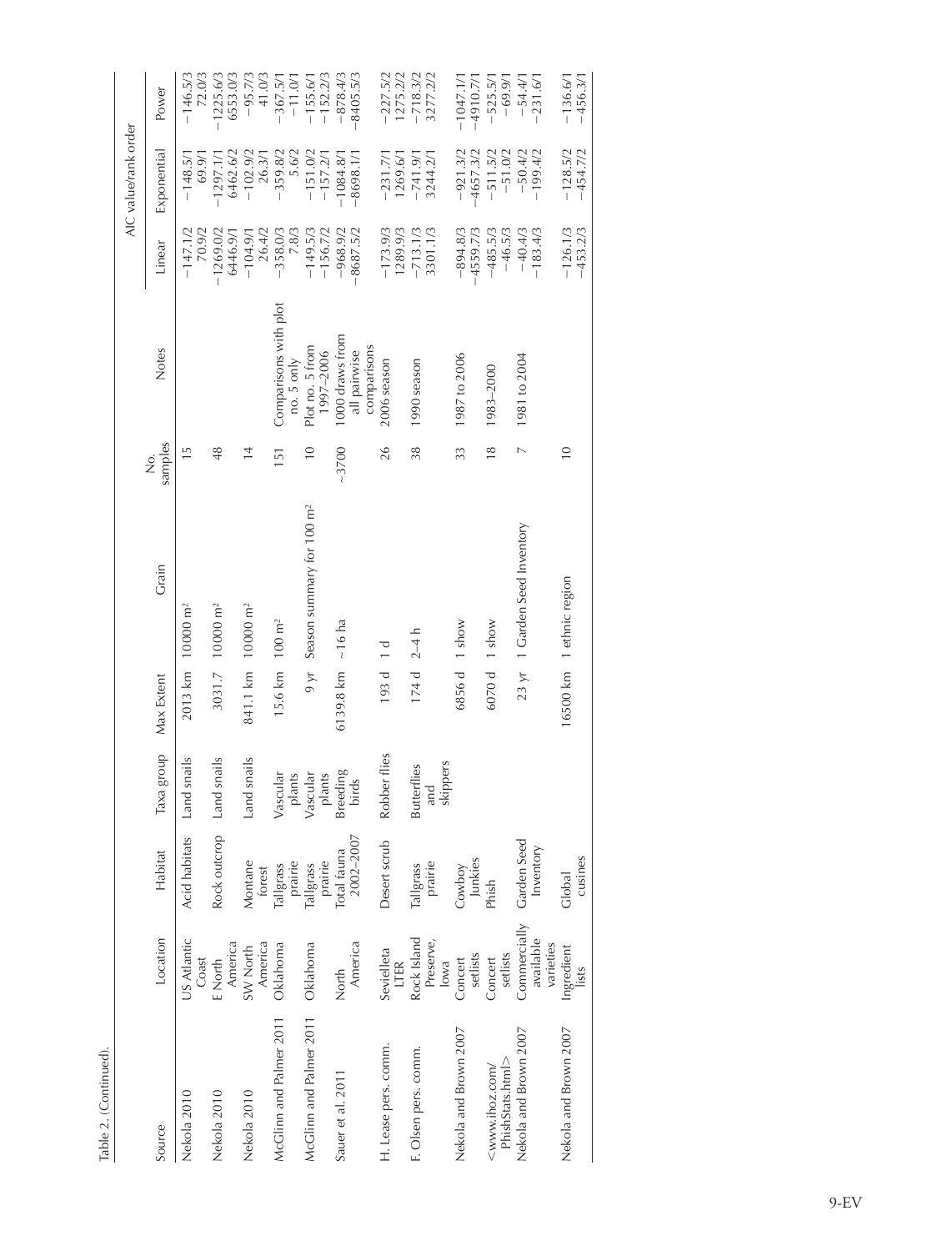Table 3. Contingency table of AIC rank vs functional form of the distance decay relationship. The smallest AIC value among the three functional forms was assigned a rank of '1', the second smallest a rank of '2', with the largest being assigned a rank of '3'. The first number in a cell represents the number of datasets achieving that given rank based on AIC values calculated from non-linear regression to mean, while the second represents the number achieving that rank based on quantile non-linear regression for tau =  $0.95$ .

|          |        | Mathematical distance decay form |           |
|----------|--------|----------------------------------|-----------|
| AIC rank | Linear | Exponential                      | Power law |
|          | 4/7    | 14/13                            | 8/6       |
|          | 9/9    | 12/13                            | 5/4       |
|          | 13/10  | 0/0                              | 13/16     |

Fisher exact test for identical cell frequencies:  $p=0.00001966$ for non-linear regression to mean;  $p=0.00001374$  for quantile non-linear regression.

However when community data is sampled at small grains or within a mostly uniform species pool at limited extents (BCI), exponential decay is a poorer describer of jointprobability decay with community distance decay exhibiting a power-law like form. This result was also replicated in the meta-analysis. Examples include: vascular plants within 100 m2 quadrats along a 15.6 km extent in the Tallgrass Prairie Preserve in northeastern Oklahoma; canopy trees within 1 ha tropical forest stands along a 1 km extent at BCI, a 100 km extent in lowland Peru, and a 200 km extent in Belize; seasonal summaries for rodents within a 250 m<sup>2</sup> sample over a 25 yr extent in Portal, Arizona. While Iowa county butterfly faunas would appear a violation, with power-law decay being favored even though  $\sim$  25% of the fauna reaching its range limit within the state boundary, it is also important to realize that range-limit species also tend to be rare. Since rare species do not exhibit a distance decay signal (Nekola and White 1999), they will not contribute greatly to the overall shape of the decay function. As a result, the observed power law shape is largely due to the  $\sim$  75% of the fauna which is cosmopolitan.

Power-law community distance decay has also previously been shown to describe the variation of vascular plant composition at  $\leq 10$  km extents within Colorado subalpine meadows (Harte et al. 1999) and for soil microbes over ~1000 km extents in Australia (Green et al*.* 2004). It is important to note in this latter example that because of their exemplary long-distance dispersal abilities (Green and Bohannan 2006) local microbe communities are likely drawn from a much more extensive and uniform species pool than would be the case for most macroscopic organism groups.

The predominance of power-law community distance decay in human-systems is also readily explained using this framework. Because of the immense human capacity to move ideas and goods across large spatial scales, and to store and retrieve data across long time periods, absolute range limits for commercial goods or ideas are likely not crossed at either planetary spatial extents or decadal time spans. For instance, global trade over the last 600 yr has allowed essentially all domesticated crops to be available world wide. As a result, many new world domesticates are now common aspects in old world cuisines – e.g. tomatoes in Italian, chiles in Indian/Ethiopian/Chinese/Thai, while old-world

domesticates now feature prominently in new world cuisines – e.g. wheat, cinnamon, anise, chickens and pigs in Mexico. The existence of public and private seed banks has also made it possible for 'lost' commercial varieties to be made available after absences of a few decades. And, it is also highly unlikely that either the Cowboy Junkies or Phish would be unable to play any song in their repertoire given more than a few days' rehearsal. As a result, agents/events within the analyzed human systems tend to be drawn from a uniform pool, with absences being largely the result of occurrence holes or stochastic sampling effects. Such situations should – and do – lead to power-law community distance decay.

While we are unable to analytically prove that exponential community distance decay should be expected in situations where individual species joint-probability curves are also largely exponential, consideration of  $c_i$  values for LaRoi and BBS in conjunction with Eq. 8 (the Taylor series expansion), helps explain this correspondence. Recall that convergence to  $exp(-Cd)$  is dependent upon how fast (Δ*i d*)*<sup>n</sup>*/*n*! converges to zero as *n* increases. Our empirical data (Fig. 3) indicate that the distribution of  $\Delta$ <sub>*i*</sub> (or equivalently, *ci* ) is strongly truncated on both tails, making the values of  $c_i$  strongly centered around the mean. As a result  $c_i$ (or more specifically  $\Delta_i = c_i - \overline{c}_i$ ) is never larger than a small multiple of  $\bar{c}_i$  (e.g. 2–3 times). Second we note that  $\bar{c}_i$ is order-of-magnitude close to but slightly larger than 1/*d* such that *ci d* is slightly greater than 1 (i.e. approximately in the interval [1,10] for most of the values of *d* in the decay curve graphs). Since, by tail truncation, Δ*<sup>i</sup>* is never larger than  $2\bar{c}_i$  or  $3\bar{c}_i$ , then  $\Delta_i d$  also must fall in the range of roughly 1–10. Additionally note that (Δ*<sup>i</sup> d*)*<sup>n</sup>*/*n*! converges on zero quite quickly when  $\Delta_i d$  is in the range [1,10]. Also note Δ*<sup>i</sup> d* is less than 1 when *d* is close to zero, which also forces a fast convergence on zero. As a result, the Taylor series expansion necessitates a community distance decay function close to  $exp(-Cd)$  when species joint-probability occurrence is exponential and the distribution of  $c<sub>i</sub>$  values is strongly truncated and order of magnitude close to 1/*d*. While providing a numerically based understanding for the preponderance of observed exponential-like community distance decay, this analysis can not be construed as a general proof, as the end result is strongly dependent upon the form of the joint-probability decay curve and  $c_i$  distribution properties.

These analyses also document two additional important additional insights regarding the nature of ecological communities. First, it is striking how similar the parameterized and predicted coefficients are between the true and weighted aggregate community distance decay function for large-scale data (Fig. 4; Table 1). This correspondence provides strong evidence of individualistic species sorting (Gleason 1926). Second, the different expected forms for distance decay within (power law) vs between (exponential) communities allows for an empirical test of the observational scales under which communities exist. For instance, in Panamanian tropical forest, strong power-law decay apparent at distances of 1 km or less indicate that samples are being drawn from within the same community. However, the exponential decay observed at distances of 5–100 km indicates that at this larger scale different communities are being surveyed.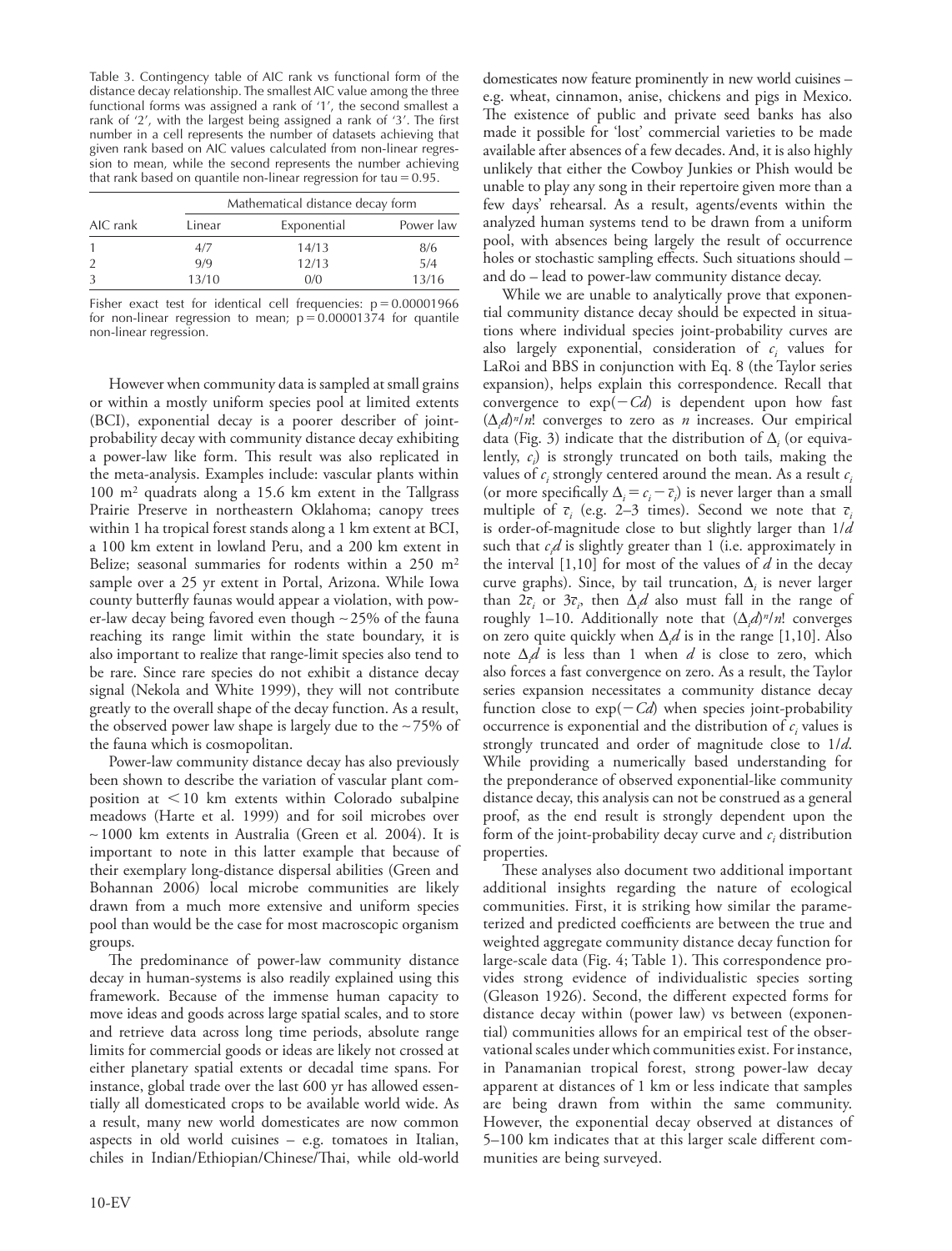Since its popularization within ecological research over a decade ago, there has been a mismatch between theoretical models and empirical results of distance decay analysis. We hope the approach described within this paper helps resolve this conundrum. Specifically, sampling scales associated with small grain, limited extents, and absent/limited environmental gradients are expected to have power-law community distance decay, while sampling scales associated with large grain and strong environmental gradients are expected to have exponential community distance decay.

*Acknowledgements –* The following graciously provided us with their raw datasets for analysis: Gary Barker (New Zealand land snail data); Matt Barthel (Garden Seed Inventory data); Neil Bird (Belize tropical forest data); Jim Brown, Morgan Ernst and Tom Valone (Portal rodent and vascular plant data); Richard Condit (Panama and Peru tropical forest data); Hilary Lease (Sevilleta LTER robberfly data); Frank Olsen (Rock Island Preserve lepidoptera data); Mike Palmer and Dan McGlinn (Tallgrass Prairie Preserve data); Peter White (eastern Asian and North American regional flora data). Peter Minchin provided the COMPAS code for simulating community turnover along environmental gradients. Initial work was funded through a Santa Fe Inst. workshop grant.

## **References**

- Allen, J. A. and Sanders, H. L. 1996. The zoogeography, diversity and origin of the deep-sea protobranch bivalves of the Atlantic: the epilogue. – Prog. Oceanogr. 38: 95–153.
- Barker, G. M. 2005. The character of the New Zealand land snail fauna and communities: some evolutionary and ecological perspectives. – Rec. West. Aust. Mus. Suppl. 63: 52–102.
- Barker, G. M. and Mayhill, P. C. 1999. Patterns of diversity and habitat relationships in terrestrial mollusc communities of the Pukeamaru Ecological District, northeastern New Zealand. – J. Biogeogr. 26: 215–238.
- Bell, G. 2003. The interpretation of biological surveys. Proc. R. Soc. B 270: 2531–2542.
- Bird, N. M. 1998. Sustaining the yield: improved timber harvesting practices in Belize, 1992–1998. – Natural Resources Inst., Univ. of Greenwich, NRI Catalog Services, CAB International, Wallingford, UK.
- Blanchette, C. A. et al. 2008. Biogeographical patterns of rocky intertidal communities along the Pacific coast of North America. – J. Biogeogr. 35: 1593–1607.
- Chave, J. and Leigh, E. G. Jr 2002. A spatially explicit neutral model of  $\beta$ -diversity in tropical forests. – Theor. Popul. Biol. 62: 153–168.
- Condit, R. et al. 2000. Spatial patterns in the distribution of tropical tree species. – Science 288: 1414–1418.
- Condit, R. et al. 2002. Beta-diversity in tropical forests. Science 295: 666–669.
- Curtis, J. T. 1955. A prairie continuum in Wisconsin. Ecology 36: 558–566.
- Ernest, S. K. M. et al. 2009. Long-term monitoring and experimental manipulation of a Chihuahuan Desert ecosystem near Portal, Arizona, USA. – Ecology 90: 1708.
- Gilbert, B. and Lechowicz, M. J. 2004. Neutrality, niches, and dispersal in a temperate forest understory. – Proc. Natl Acad. Sci. USA 101: 7651–7656.
- Gleason, H. A. 1926. The individualistic concept of plant association. – Bull. Torrey Bot. Club 53: 7–26.
- Green, J. L. and Bohannan, B. J. M. 2006. Spatial scaling of microbial biodiversity. – Trends Ecol. Evol. 21: 501–507.
- Green, J. L. and Plotkin, J. B. 2007. A statistical theory for sampling species abundances. – Ecol. Lett. 10: 1037–1045.
- Green, J. L. et al. 2004. Spatial scaling of microbial eukaryote diversity. – Nature 432: 747–750.
- Harte, J. 2011. Maximum entropy and ecology. Oxford Univ. Press.
- Harte, J. and Kinzig, A. P. 1997. On the implications of species–area relationships for endemism, spatial turnover, and food web patterns. – Oikos 80: 417–427.
- Harte, J. et al. 1999. Estimating species–area relationships from plot to landscape scale using species-turnover data. – Oikos 86: 45–54.
- He, F. and Legendre, P. 2002. Species diversity patterns derived from species–area models. – Ecology 83: 1185–1198.
- Houchmandzadeh, B. 2008. Neutral clustering in a simple experimental ecological community. – Phys. Rev. Lett. 101: 078103.
- Hubbell, S. P. 2001. The unified neutral theory of biodiversity and biogeography. Monographs in population biology no. 32. – Princeton Univ. Press.
- Hurlbert, A. H. and White, E. P. 2007. Ecological correlates of geographical range occupancy in North American birds. – Global Ecol. Biogeogr. 16: 764–773.
- Jobe, R. T. 2007. Estimating landscape-scale species richness: reconciling frequency- and turnover-based approaches. – Ecology 89: 174–182.
- Karlin, S. and Taylor, H. M. 1975. A first course in stochastic processes, 2nd ed. – Academic Press.
- LaRoi, G. H. 1967. Ecological studies in the boreal sprucefir forests of the North American taiga. I. Analysis of the vascular flora. – Ecol. Monogr. 37: 229–253.
- LaRoi, G. H. and Stringer, M. H. 1976. Ecological studies in the boreal spruce-fir forests of the North American taiga. II. Analysis of the bryophyte flora. – Can. J. Bot. 54: 619–643.
- Lindgren, B. W. 1976. Statistical theory. Macmillan Publishing.
- McGill, B. J. 2010. Towards a unification of unified theories of biodiversity. – Ecol. Lett. 13: 627–642.
- McGill, B. J. 2011. Linking biodiversity patterns by autocorrelated random sampling. – Am. J. Bot. 98: 481–502.
- McGlinn, D. J. and Palmer, M. W. 2011. Quantifying the influence of environmental texture on the rate of species turnover: evidence from two habitats. – Plant Ecol. 212: 495–506.
- McKnight, M. W. et al. 2007. Putting beta-diversity on the map: broad scale congruence and coincidence in the extremes. – PLoS Biol. 5: 2424–2432.
- Minchin, P. R. 1987. Simulation of multidimensional community patterns: towards a comprehensive model. – Plant Ecol. 71: 145–156.
- Morlon, H. et al. 2008. A general framework for distance-decay of similarity in ecological communities. – Ecol. Lett. 11: 904–917.
- Nekola, J. C. 1994. Environment and vascular flora of northeastern Iowa fen communities. – Rhodora 96: 121–169.
- Nekola, J. C. 1999. Paleorefugia and neorefugia: the influence of colonization history on community pattern and process. – Ecology 80: 2459–2473.
- Nekola, J. C. 2010. Acidophilic terrestrial gastropod communities of North America. – J. Molluscan Stud. 76: 144–156.
- Nekola, J. C. and White, P. S. 1999. Distance decay of similarity in biogeography and ecology. – J. Biogeogr. 26: 867–878.
- Nekola, J. C. and Brown, J. H. 2007. The wealth of species: ecological communities, complex systems, and the legacy of Frank Preston. – Ecol. Lett. 10: 188–196.
- Palmer, M. W. 2005. Distance decay in an old-growth neotropical forest. – J. Veg. Sci. 16: 161–166.
- Perez-del-Olmo, A. et al. 2009. Not everything is everywhere: the distance decay of similarity in a marine host–parasite system. – J. Biogeogr. 36: 200–209.